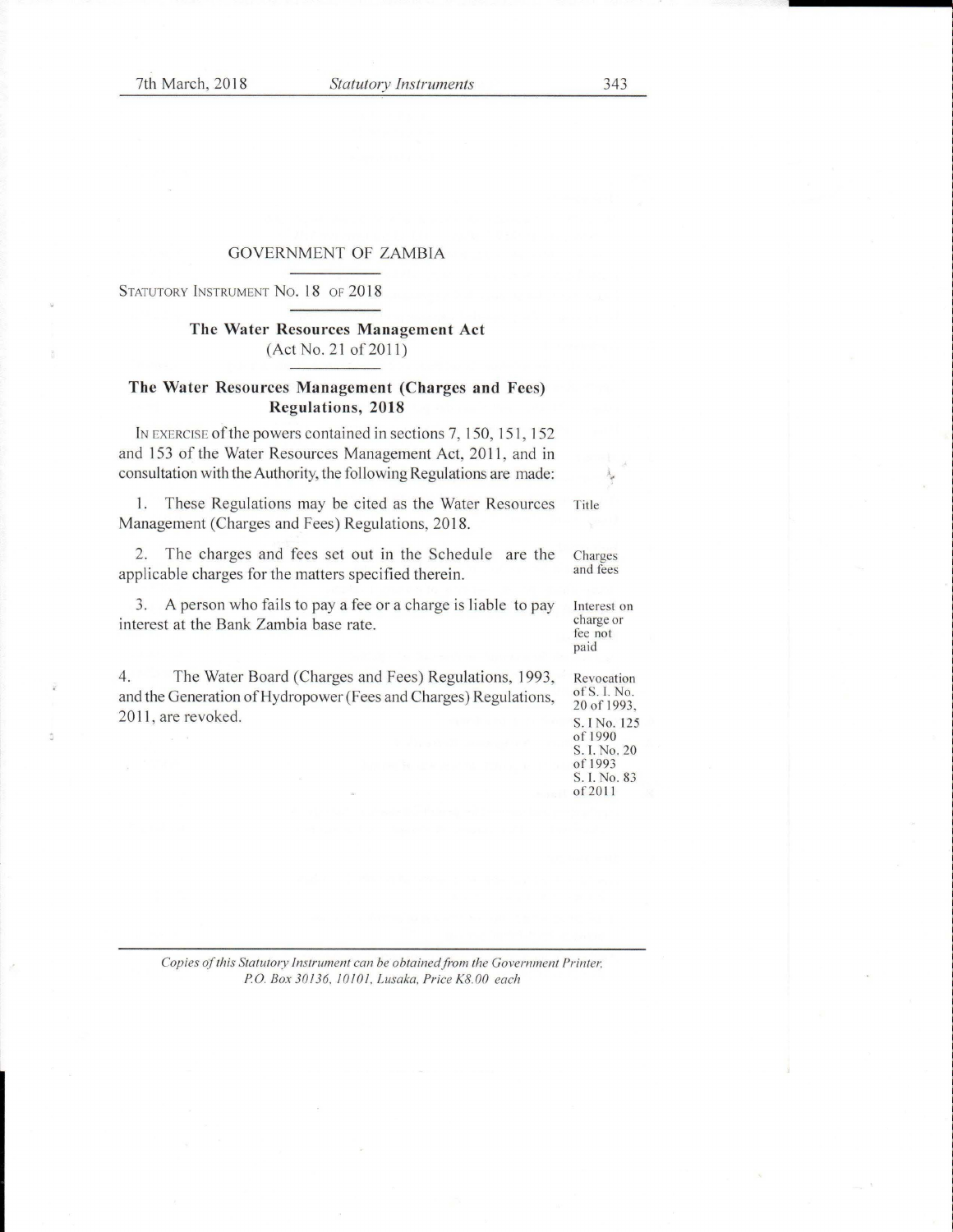竊

## SCHEDULE *(Regulation 2)*

## PRESCRIBED FEES

| Item      |                                                                                                                       | Fee Units             |
|-----------|-----------------------------------------------------------------------------------------------------------------------|-----------------------|
| 1.        | Hydropower                                                                                                            |                       |
|           | Application for a permit or renewal of a permit for usage up to<br>10 MegaWatts (MW) (Plus 3, 333.33 fee units per MW |                       |
|           | above 10MW up to a maximum of 250 MW)<br>Annual access charge per Kilowatt (kW) of installed capacity                 | 16,666.67<br>2.529976 |
|           |                                                                                                                       | 0.003069              |
|           | Usage per Kilowatt hour (kWh) generated<br>In a cascade of any installed capacity per kWh generated                   | 0.002534              |
|           |                                                                                                                       |                       |
| 2.        | Agricultural                                                                                                          |                       |
|           | Application for a permit or renewal of a permit up to 100m <sup>3</sup> per day                                       | 1,666.67              |
|           | Application for a permit or renewal of a permit above 100m <sup>3</sup> per day                                       | 16,666.67             |
|           | Usage tariff up to 100m <sup>3</sup> per day per cubic metre                                                          | 16.67                 |
|           | Usage tariff above 100m <sup>3</sup> per day per cubic metre                                                          | 0.015990              |
| 3.        | Mining                                                                                                                |                       |
|           | Application for a permit or renewal of a permit                                                                       | 33, 333. 33           |
|           | Access charge per m <sup>3</sup> per day of permitted volume                                                          | 0.007964              |
|           | Usage tariff per $m3$                                                                                                 | 0.031857              |
| 4.        | Industrial                                                                                                            |                       |
|           | Application for a permit or renewal of a permit                                                                       | 33, 333. 33           |
|           | Access charge per m3 per year of permitted volume                                                                     | 0.003990              |
|           | Usagtariff per m <sup>3</sup>                                                                                         | 0.015959              |
| 5.        | Municipal                                                                                                             |                       |
|           | Application for a permit or renewal of a permit                                                                       | 16,666.67             |
|           | Access charge per m <sup>3</sup> per year of permitted volume                                                         | 0.002586              |
|           | Usage tariff per m <sup>3</sup> per day                                                                               | 0.010346              |
| 6.        | <b>Other Non-Extractive Users</b>                                                                                     |                       |
| А.        | Aquaculture, Navigation, Recreation                                                                                   |                       |
|           | Application for a permit or renewal of permit                                                                         | 9,833.33              |
| <b>B.</b> | <b>Storage Dams</b>                                                                                                   |                       |
|           | Application and renewal for permit for storage. (Storage is                                                           |                       |
|           | chargeable on fifty percent of storage volume per m <sup>3</sup> )                                                    | 0.0166.67             |
| C.        | Dewatering                                                                                                            |                       |
|           | Application for a permit or renewal of permit for volume                                                              |                       |
|           | between 75 -149m <sup>3</sup> per day                                                                                 | 83, 333. 33           |
|           | Application for a permt or renewal of permit for volume                                                               |                       |
|           | between 150 -199m <sup>3</sup> per day                                                                                | 166,666.67            |
|           | Application for a permt or renewal of permit for volume                                                               |                       |
|           | in excess of 200 $m^3$ per day                                                                                        | 333, 333. 33          |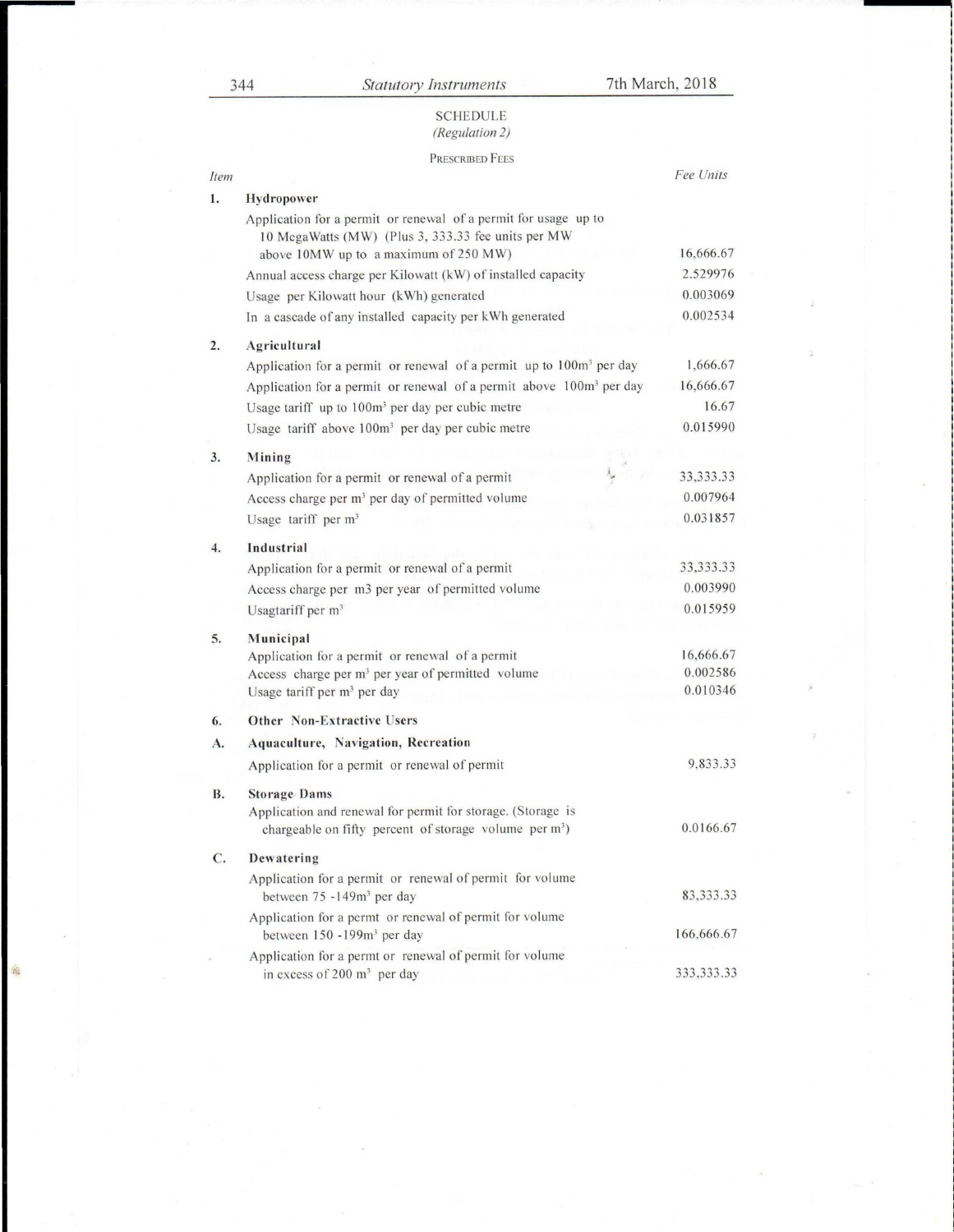|    | 7th March, 2018<br><b>Statutory Instruments</b>                                 |             | 345         |
|----|---------------------------------------------------------------------------------|-------------|-------------|
| D. | <b>Dilution Permits</b>                                                         |             |             |
|    | Application for an annual permit                                                |             | 506,666.67  |
|    | Drainage of swamp, marsh, dambo, wetland, re-charge<br>Е.<br>area or other land |             |             |
|    | Application for an annual permit                                                |             | 166,666.67  |
| 7. | Other                                                                           |             |             |
|    | Registration of a borehole                                                      |             | 833.33      |
|    | Application for a permit to drill a borehole (domestic)                         |             | 833.33      |
|    | Application for a permit to drill a borehole (commercial)                       |             | 1,666.67    |
|    | Driller's Licence (Companies)                                                   |             |             |
|    |                                                                                 | Zambia      | Non-Zambian |
|    | Category A                                                                      | 100,000.00  | 266,666.67  |
|    | Category B                                                                      | 66,666.67   | 166,666.67  |
|    | Category C                                                                      | 33, 333. 33 |             |
|    | Category D                                                                      | 6,666.67    |             |
|    | Register of Constructors, Engineers<br>and Drillers                             | 833.33      | 1,666.67    |
| 8. | <b>Permit for Construction of Water Works Dams</b>                              |             |             |
|    | Application for construction of a dam with storage capacity                     |             |             |
|    | of up to 200,000 m <sup>3</sup>                                                 |             | 3,333.33    |
|    | $200,000 - 500,000$ m <sup>3</sup>                                              |             | 11,666.67   |
|    | $500,001 - 1,000,000$ m <sup>3</sup>                                            |             | 33, 333. 33 |
|    | Above 1,000,000m <sup>3</sup>                                                   |             | 66,666.67   |
|    | Weirs                                                                           |             |             |
|    | Application for construction of a weir                                          |             | 6,666.67    |
|    | <b>Diversion Canals</b>                                                         |             |             |
|    | Application for construction of a diversion of canal                            |             | 33, 333. 33 |
|    | Sediment load per station                                                       |             | 83.33       |
|    | Groundwater (levels, depth yield) per batch of 10 boreholes                     |             | 83.33       |
|    | Borehole Completion Report, per borehole including                              |             |             |
|    | quantity and quality test results                                               |             | 83.33       |
|    | Water quality test call per site                                                |             | 666.67      |
|    | Thematic maps                                                                   | ö           |             |
|    | A0 colour print per theme or combinations                                       |             | 1,666.67    |
|    | A1 colour print per theme or combinations                                       |             | 1,333.33    |
|    | A2 colour print per theme or combinations                                       |             | 1,000.00    |
|    | A3 colour print per theme or combinations                                       |             | 666.67      |
|    | Digital map per theme or combinations                                           |             | 333.33      |
| 9. | Temporary Permit Charges for water usage                                        |             |             |
|    | Application for a temporary permit                                              |             | 16,666.67   |
|    | Daily access charge per cubic metres (m <sup>3</sup> ) of permitted volume      |             | 0.015990    |

壤

 $\lambda$